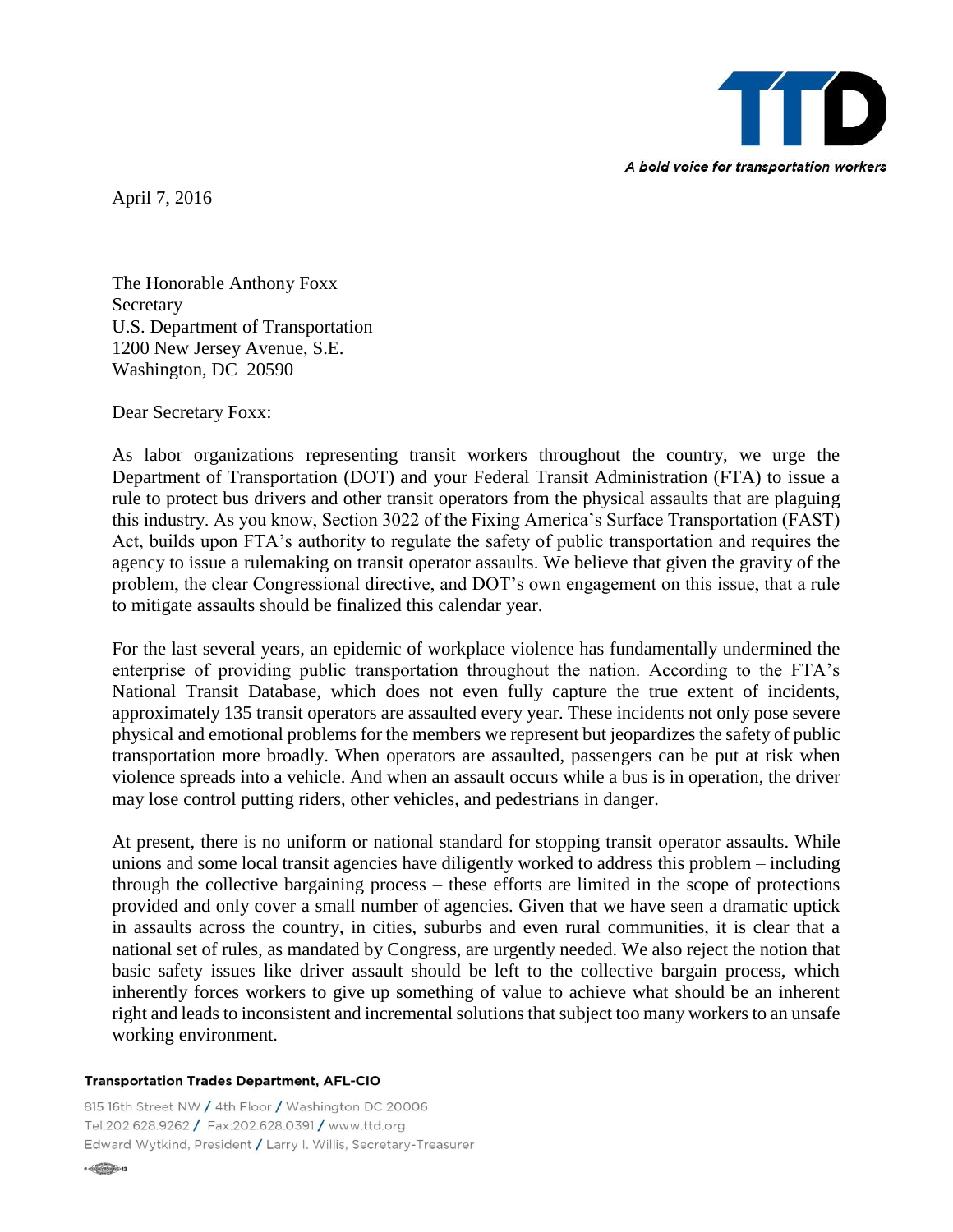Fortunately, the FTA has been vested with the legal authority and congressional mandate to address transit operation assaults. In 2012, the MAP-21 gave the FTA broad legal authority to regulate and oversee transit safety nationwide, and the agency has subsequently moved forward with a series of rulemakings delineating its broad oversight of the industry. Building upon this authority, Section 3022 of the FAST Act requires the FTA to issue an NPRM on "protecting public transportation operators from the risk of assault." While we understand that this section mandates an NPRM no later than 90 days after the publication of a broad report on public transportation safety, we believe the FTA has the authority to issue rulemaking before this report is issued. First, the 90 day review only sets the outer limits of when an NPRM is to be issued – it does not limit the FTA's ability to move quickly to address this problem. In fact, the section's "Saving Clause" specifically reserves for the agency the clear flexibility to issue the rule when they see fit, not necessarily at the conclusion of any study. Finally, the FTA's general authority to regulate transit safety dating back to MAP-21 would allow the agency to issue rules on driver assaults absent any direct mandate.

We welcome further study, and believe it can serve future understanding of how to implement worker safety, but there should be a rulemaking to establish a safety regime in the interim. As organizations that confront the daily toll of this violence, we believe existing information, including that provided by the FTA, is clear and actionable. Waiting to conclude a lengthy study prior to beginning to move forward will push such a decisions to a future Administration and only serve to further delay timely, potentially life-saving intervention.

Given the clear legal authority, congressional mandate and daily evidence of dangers facing operators and the safe movement of public transport, we ask you to move forward with a rulemaking to mitigate driver assault. We look forward to working with you and are happy to provide further input and insight on this issue as you move forward with implementation of the FAST Act.

Sincerely,

Lawrence Hanley Lee Saunders International President President

Ten top

Sito Pantoja John Thacker General Vice President Conference President International Association of Machinists and National Conference of Firemen and Aerospace Workers Oilers, SEIU

Jaunders

Amalgamated Transit Union American Federation of State, County and Municipal Employees

hu thank